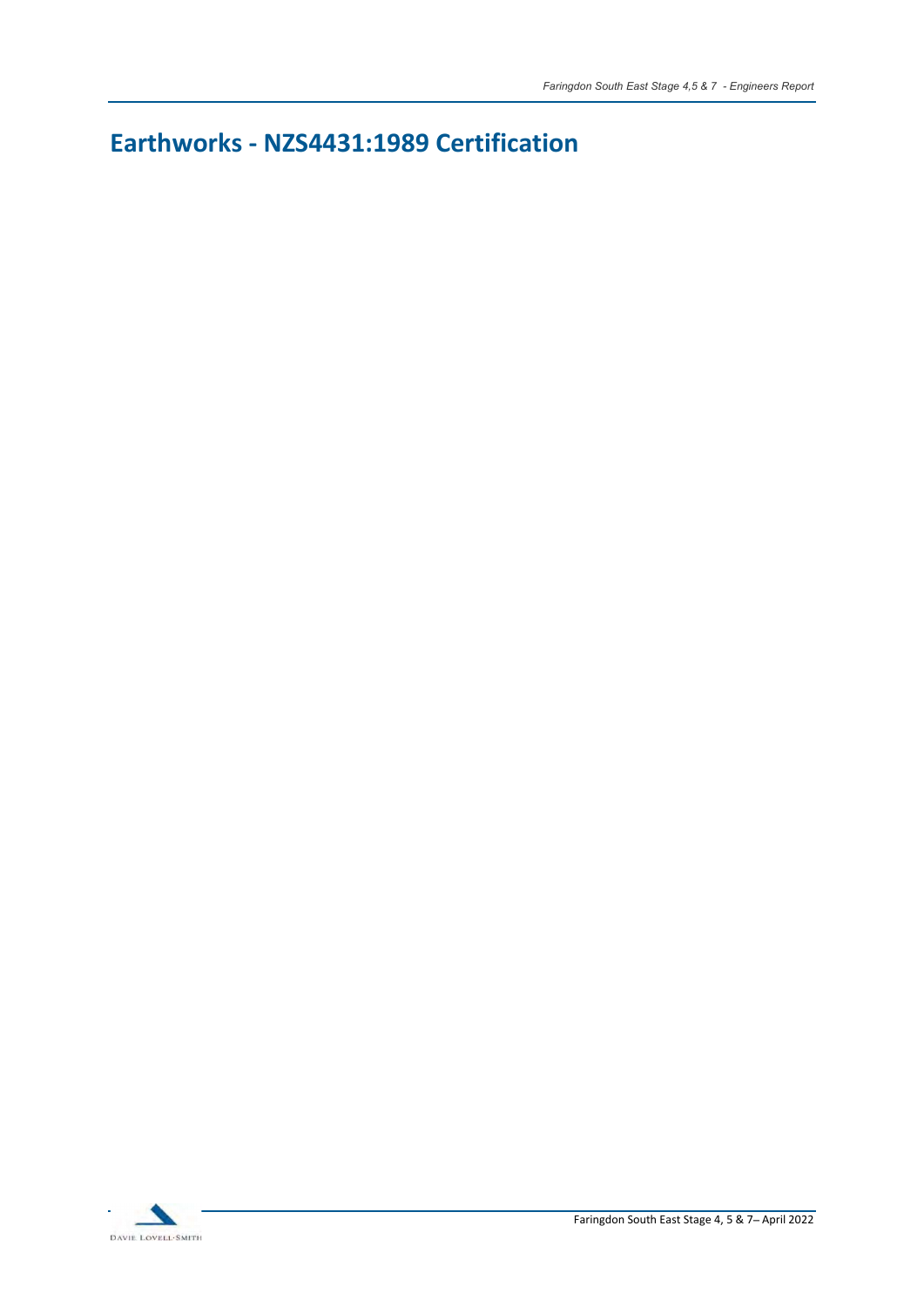#### APPENDIX A

STATEMENT OF SUITABILITY OF EARTHFILL

# FOR RESIDENTIAL DEVELOPMENT

To Selwyn District Council

PO Box 90

ROLLESTON, 7643

Attention: Development Engineer

#### STATEMENT OF SUITABILITY OF EARTH FILL FOR RESIDENTIAL DEVELOPMENT

| Subdivision     | Faringdon South East Stage 4, 5 & 7 |
|-----------------|-------------------------------------|
| Owner/Developer | <b>Hughes Developments Ltd</b>      |
| Location        | Selwyn Road, Rolleston              |

The earth fill shown on the attached plan Davie Lovell-Smith Ltd, Faringdon South-East Stage 4, 5 & 7 - Earthworks As-built dated April 2022 has been placed in compliance with the terms of NZS 4431:1989.

While work was in progress I retained as my inspecting engineer (or staff under his control) the engineer named below who is registered in terms of the Engineers Registration Act 1924.

## Jamie Verstappen (Registration Number 1013462)

## Address: C/- Davie, Lovell-Smith Limited, PO Box 679, Christchurch

During the work, the inspecting engineer or staff under his control made periodic visits of inspection to the site as detailed in this report, Contract No 20242-003, which is attached. Details of the soil testing carried out to check the quality of the fill by the inspecting engineer and his testing agency are also included.

The plan Davie Lovell-Smith Ltd Faringdon South-East Stage 4, 5 & 7 - Earthworks As-built shows the building lots within the Subdivision site which are affected by filling.

In the opinion of the inspecting engineer the following special limitations should be observed:

- Foundation design in all filled lots to take into account the location of the cut/fill interface (to be confirmed on site) and design appropriately.
- This report deals with the fill material only, not the underlying existing material

This certification, that the earth fills have been placed in compliance with the terms of NZS 4431 does not remove the necessity for the normal inspection and design of foundations as would be made in natural ground.

<u> Albanya da san a shekara ta 1989 a shekara ta 1989 a shekara ta 1989 a shekara ta 1989 a shekara ta 1989 a sh</u>

Chartered Professional Engineer

on behalf of: Hughes Developments Limited Date: 28/04/22

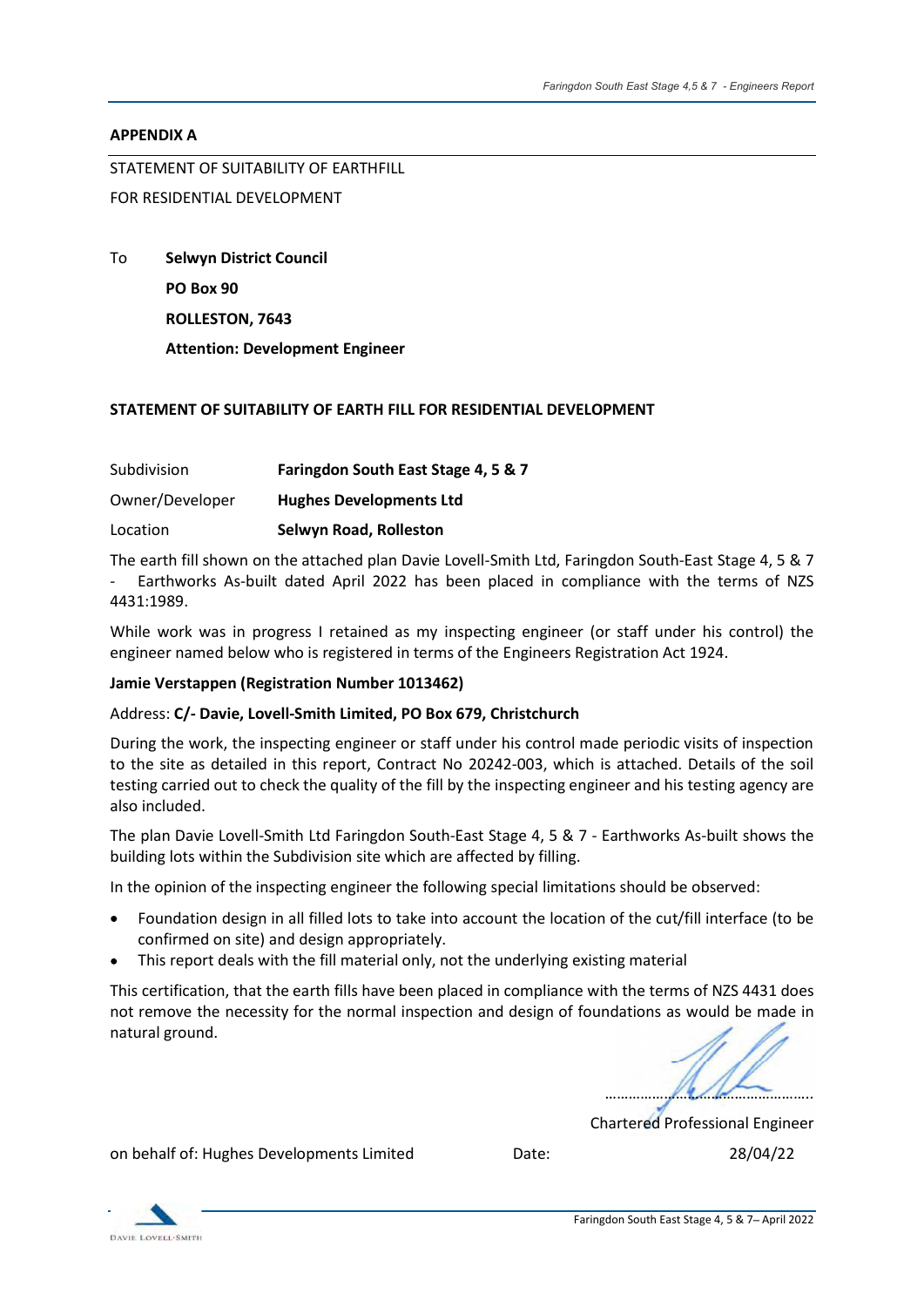# Earthworks - Earthfill As-Built Plans

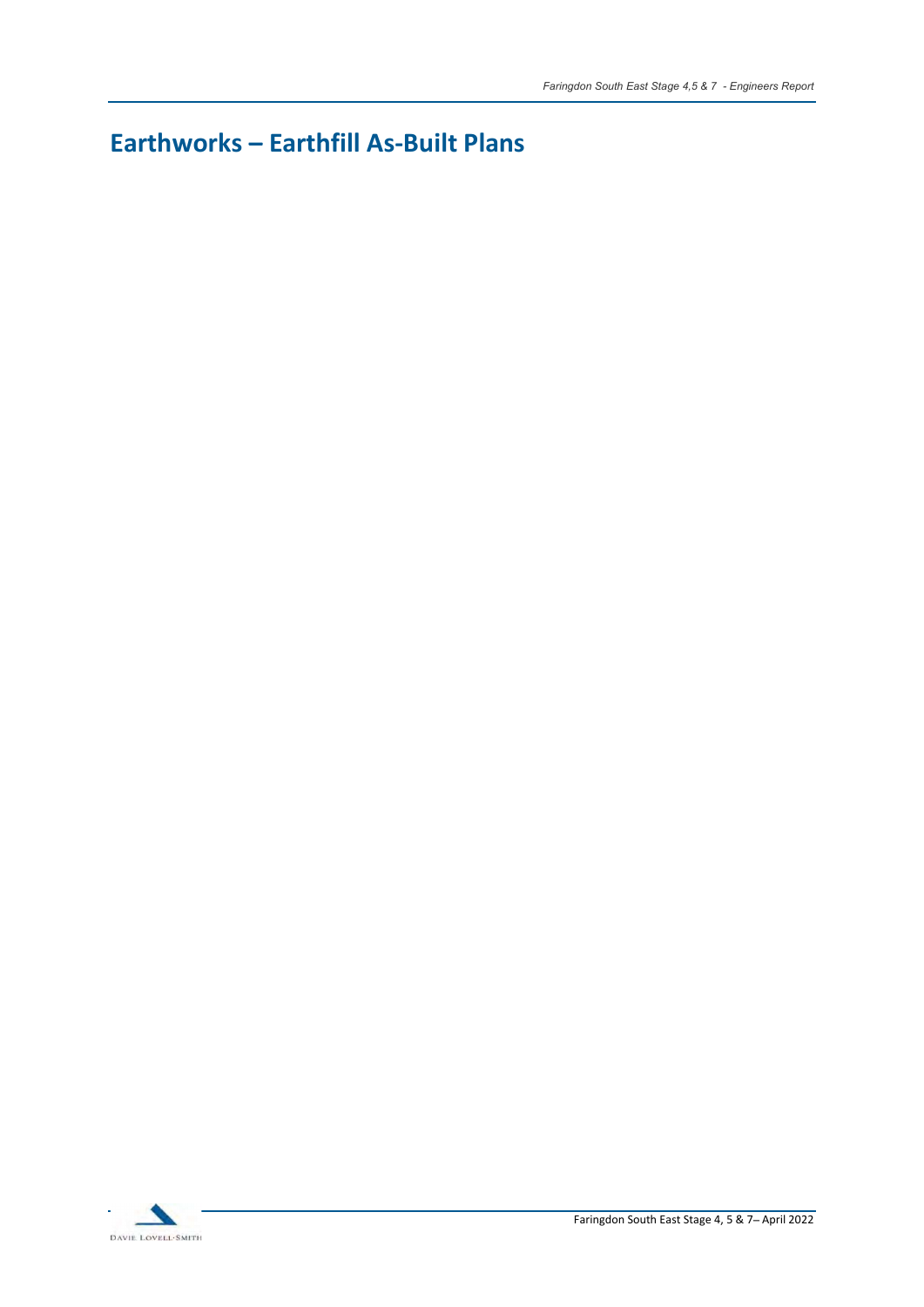SPRINGSTON ROLLESTON ROAD



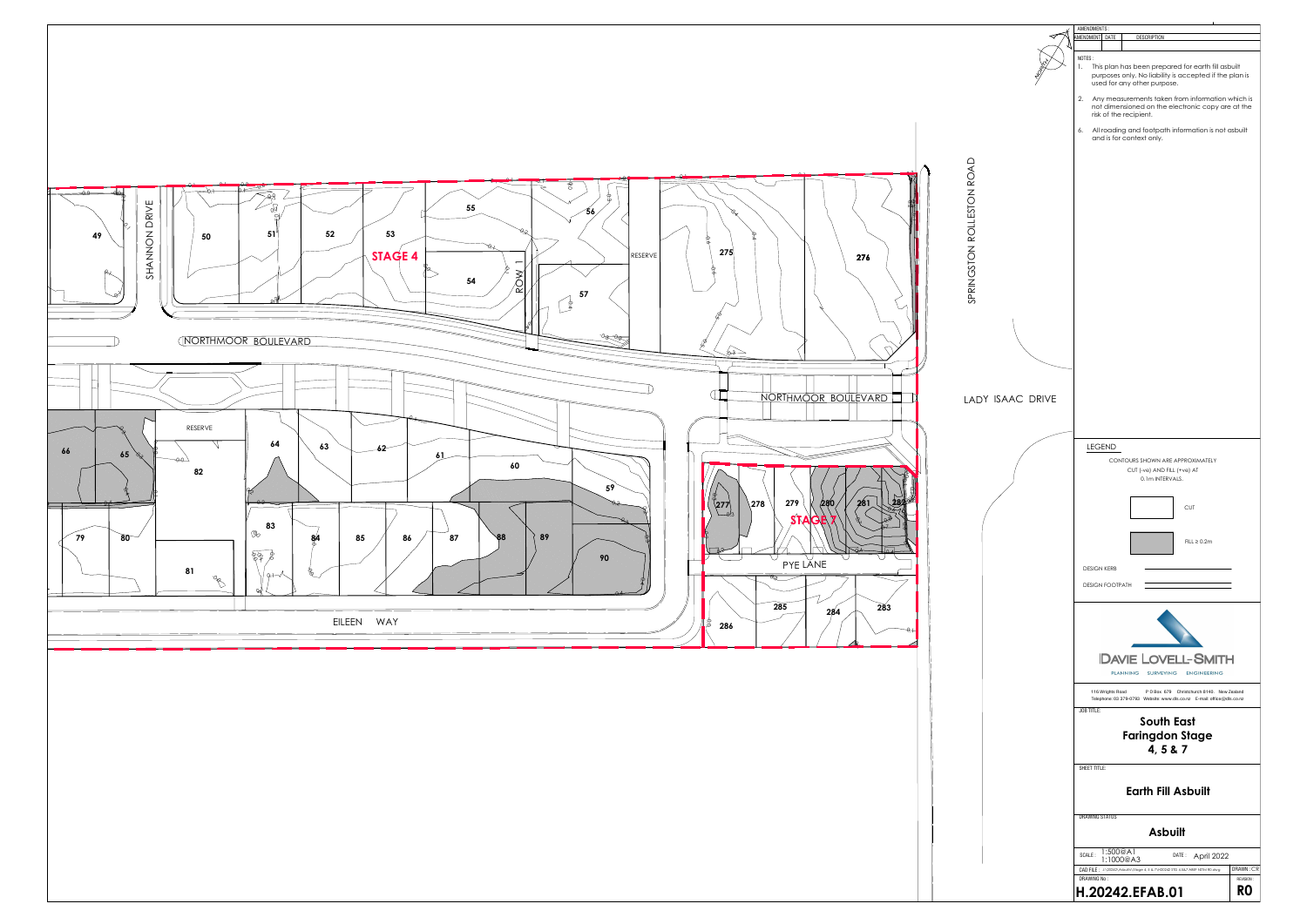